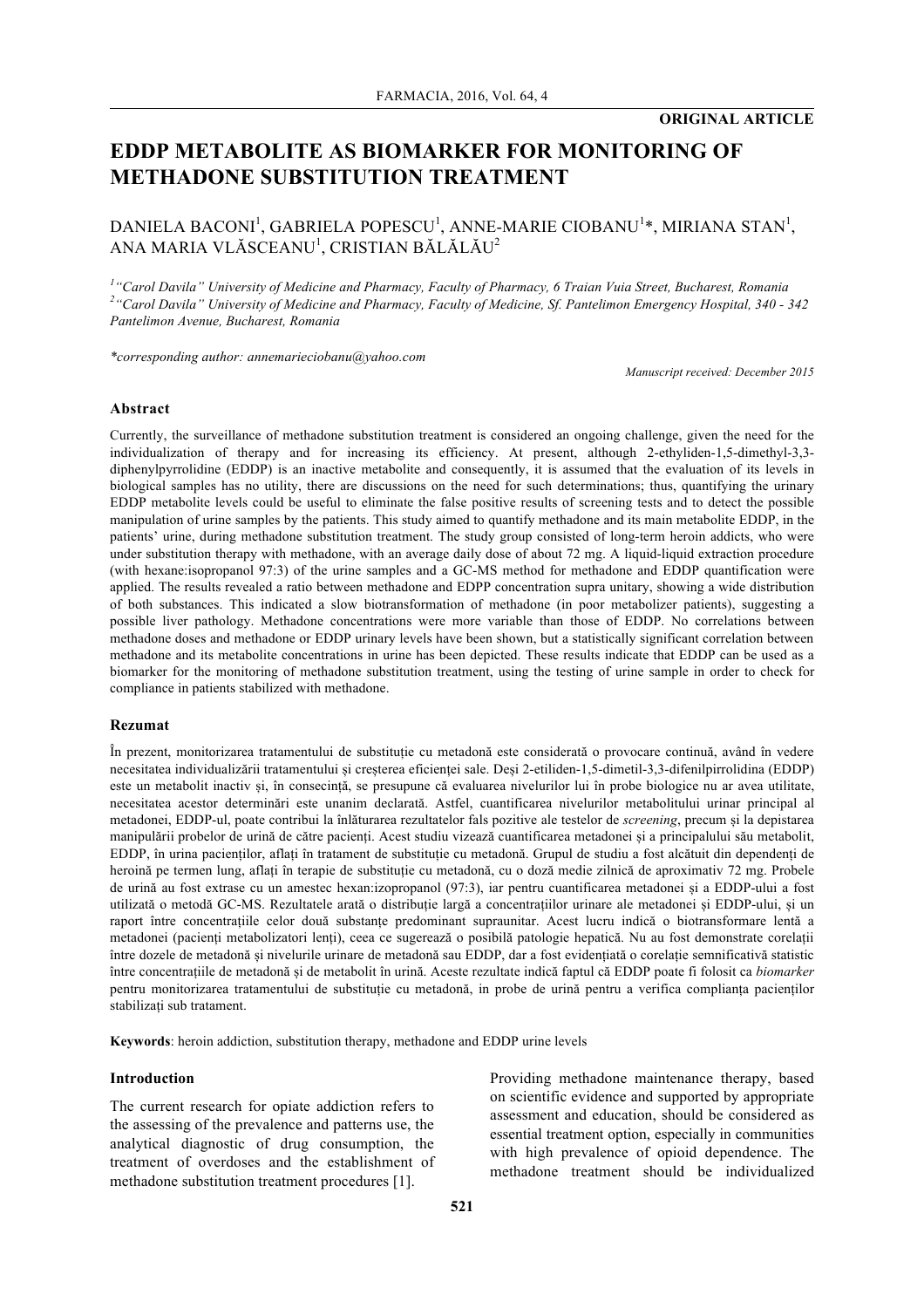according to the patients' needs (e.g. genetic polymorphisms in methadone metabolism and transporter proteins), the dependence severity, the associated pathologies, methadone drug interactions, and polysubstance use [13]; also, the treatment should be monitored in order to reduce the possible side effects. The quantitation of methadone levels in biological samples has an important role in monitoring the substitution treatment, since numerous studies have shown a significant correlation between plasma concentrations and methadone dose. Thus, by quantifying the levels of methadone in biological samples, in correlation with information from the history and clinical examination, could be useful for the clinician, for monitoring methadone substitution treatment for opioid dependence [4, 15].

Methadone is rapidly absorbed after oral administration, and it is widely distributed in tissues. Methadone undergoes biotransformation to two pyrrolidine inactive metabolites, EDDP (2-ethyliden-1,5-dimethyl-3,3-diphenylpyrrolidine), the major urinary metabolite and EMDP (2-ethyl-5-methyl -3,3 diphenylpyrrolidine) [14].

Current data indicate the need for quantifying the levels of methadone in urine, in order to detect methadone extra-consumption as well as the treatment failure as a consequence of possible diversion of methadone on the illicit market. In addition, although EDDP is an inactive metabolite, it has been suggested that the determination of EDDP levels in urine would be useful to eliminate the positive results of screening tests and to detect the sample handling.

Several recent studies indicate that metabolites analysis can be useful in toxicological determinations. For instance, the detection of zolpidem phenyl-4 carboxylic acid, the main pharmacologically inactive metabolite of zolpidem would have utility in clinical and forensic settings [10]. Determination of cotinine, the main metabolite of nicotine, in biological samples can be used as a quantification marker of nicotine addiction, as well as for passive smoking [19].

Although during the procedures for urine samples collection from drug users, all measures to ensure the integrity of samples are taken, some patients show considerable ingenuity in their efforts to manipulate the samples. Possible diversion methods include sample handling, excessive water consumption, ingestion of diuretics such as herbal teas, as well as substitution of urine from another person [7, 12, 17]. National official reports showed that detainees reported higher rates of drug use and more harmful consumption patterns than the general population. Drug services offered in European prisons comprise a series of interventions, including providing information, counselling and treatment, and harm reduction measures [2]. The analysis of urine samples is regularly undertaken for people deprived of freedom who have a history of drug use or undergo the treatment for drug addiction in detention. Current data is a convincing argument for the usefulness of quantifying the levels of EDDP in urine, as an objective tool for monitoring methadone substitution treatment and for assessing the treatment compliance [5, 12].

In this context, the study aimed to quantify methadone and its major metabolite EDDP, in the urine of patients in detainees and to assess the possible correlation between their urinary concentrations and other parameters, such as methadone dose.

# **Materials and Methods**

# *Study group*

The study group consisted of 55 addicts, hospitalized in a Penitentiary hospital from Bucharest and voluntarily enrolled in the methadone substitution treatment. The study was conducted in the period August 2013 - May 2014. All patients were diagnosed with addiction to heroin, according to ICD-10. The study was approved by the Ethical Committee of the Hospital and was carried out in accordance with the Declaration of Helsinki [3]. The informed consent for the participation to the study was obtained from all patients.

Socio-demographic data, history of drug abuse, treatment history and clinical characteristics were collected from the medical records.

# *Biological samples*

Urine samples were collected before the daily methadone dose administration, approximately 24 hours after the previous intake of methadone dose. The sample collecting was performed according to the protocol for the determination of creatinine in urine. Creatinine was determined by an enzymatic method, using commercial kits, in all samples of urine, in order to correct the concentration values of methadone and its metabolite, as literature data suggested [11, 16]. In addition, the urinary pH was evaluated, according to the literature data about its influence on methadone concentrations [8].

# *Sample extraction*

A liquid-liquid extraction procedure was performed, using hexane:2-propanol 97:3, at basic pH [18]. Briefly, to 1 mL urine sample, 200 µL of 2 M kalium hydroxide and 4 mL of mixture n-hexane:2 propanol (97:3) were added. The extraction was performed in a shaker for 15 min., then the samples were centrifuged 10 min at 3400 rpm at 15<sup>o</sup>C; the organic layer was then transferred into a separate tube and evaporated under nitrogen stream at 40°C. The residue was reconstituted in 100 µL methanol and 1µL sample was analysed by GC-MS.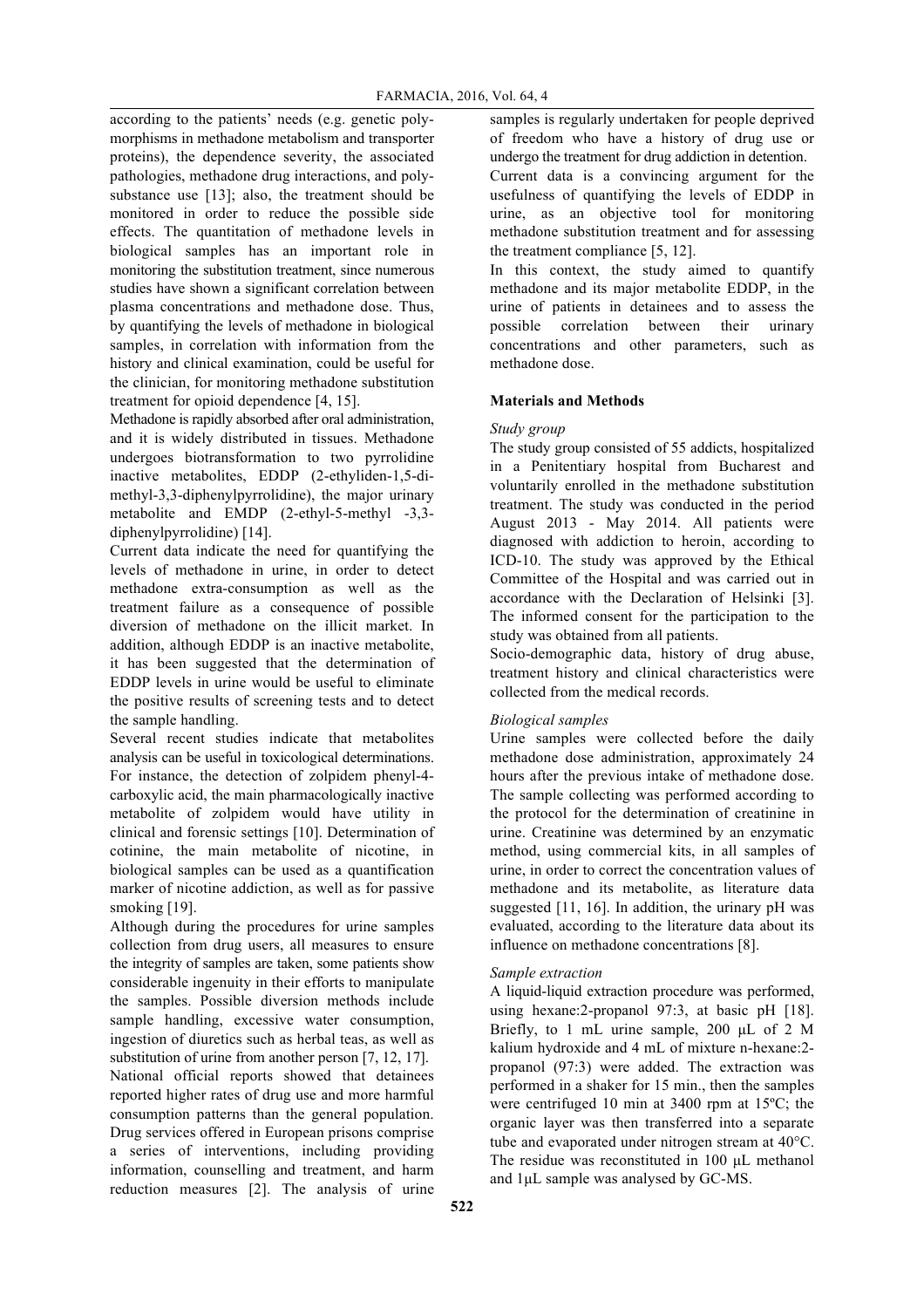# *Quantitative analysis*

A GC-MS method was applied for methadone and EDDP quantification in urine [6, 18]. The analysis was performed on a Focus DSQ II GC-MS, and the separation was achieved on TR-5MS capillary column (15 m  $\times$  0.25 mm I.D., 0.25 µm film thickness). The injection port (split mode) was set to 220°C. The column temperature had been initially held at 150°C for 1 min; later, it was increased to 220°C (10°C/min), then it was increased to 280°C (30°C/min) then held at 280°C for 1 min. The carrier gas was helium at 1 mL/min.

*Statistical analysis.* Descriptive statistics, was performed with SPSS Statistics ver. 21; data for different parameters are presented as mean ± standard deviation (SD). The correlations between the investigated parameters, using correlation coefficients (Pearson), were also evaluated. All tests were statistically significant at threshold  $p <$ 0.05 and  $p < 0.1$ .

#### **Results and Discussion**

#### *Characterization of the study group*

The detailed characterization of the subjects included demographic characteristics, history of drug use, consumption type, multiple drugs use and addiction treatment history.

It can be observed the prevalence of males in the study group (85% men; the male/female ratio is 5.87 (Table I). The average age was  $32.56 \ (\pm 7.32)$ years, ranging between 17 - 55 years. Patient distribution by age group indicated the most common age groups 26 - 30 years (34.54%) and 31 - 35 years (29.10%). Most patients were long term heroin addicts; they have been used heroin for approximately 12 years (mean 11.98 years, range 1 - 24).

**Table I**

|                                                             | Demographic characteristics, history of drug use and treatment for the study grou |
|-------------------------------------------------------------|-----------------------------------------------------------------------------------|
| Total cases                                                 | 55                                                                                |
| Gender distribution                                         | 47 men, 8 women                                                                   |
| Men/women ratio                                             | 5.87                                                                              |
| Mean age                                                    | 32.56                                                                             |
| (years)                                                     | $(\pm 7.32)$                                                                      |
| $(\pm$ standard deviation)                                  | (range 17 - 55 years)                                                             |
| Frequent age groups                                         | $<$ 20 years (3.64%, 2/55);                                                       |
|                                                             | 20 - 25 years (5.45%, 3/55);                                                      |
|                                                             | 26 - 30 years (34.54%, 19/55);                                                    |
|                                                             | 31 - 35 years (29.10%, 16/55);                                                    |
|                                                             | 36 - 40 years (10.9%, $6/55$ );                                                   |
|                                                             | $>$ 40 years (14.54%, 8/55)                                                       |
| Mean age (years) at the onset of consumption                | $20.67 \ (\pm 8.10)$                                                              |
|                                                             | (range 8 - 53 years)                                                              |
| Heroin use duration (years) (Mean $\pm$ standard deviation) | $11.98 \pm 6.00$ years                                                            |
|                                                             | $(range 1 - 24)$                                                                  |
| Other used drugs                                            | Frequent consumption: methadone, benzodiazepines,                                 |
|                                                             | cocaine, barbiturates.                                                            |
|                                                             | Occasional consumption: cannabis, Ecstasy/3,4-                                    |
|                                                             | methylenedioxymethamphetamine (MDMA)                                              |
| Methadone maintenance treatment                             | Yes: $56.36\%$ (31/55)                                                            |
|                                                             | No: $43.64\%$ (24/55)                                                             |
| The mean dose of methadone (mg/day)                         | $72.08 \pm 46.53$                                                                 |
| $(\pm$ standard deviation)                                  | $(range 10 - 190)$                                                                |

Demographic characteristics, history of drug use and treatment for the study group

*Quantitative analysis. Methadone and EDDP urine levels and the relationship with the methadone doses*

Urine concentrations of methadone (MTD) and EDDP were determined using a modified GC-MS method [6, 18]. The changes of the method consisted in the quantification of the external standard method, the use of the mixture hexane:2 propanol as extraction solvent and the carrying out of the calibration curves using urine as biological sample. For the identification of methadone and EDDP in urine samples, a full scan analysis technique was used. The identification was positive for both compounds, based on the retention time (Tr) (10.38 min for EDDP and 11.32 for MTD) and *m/z* value (72 for MTD and 276 for EDDP) and also by comparing the mass spectra with the spectra library (Figure 1 and 2).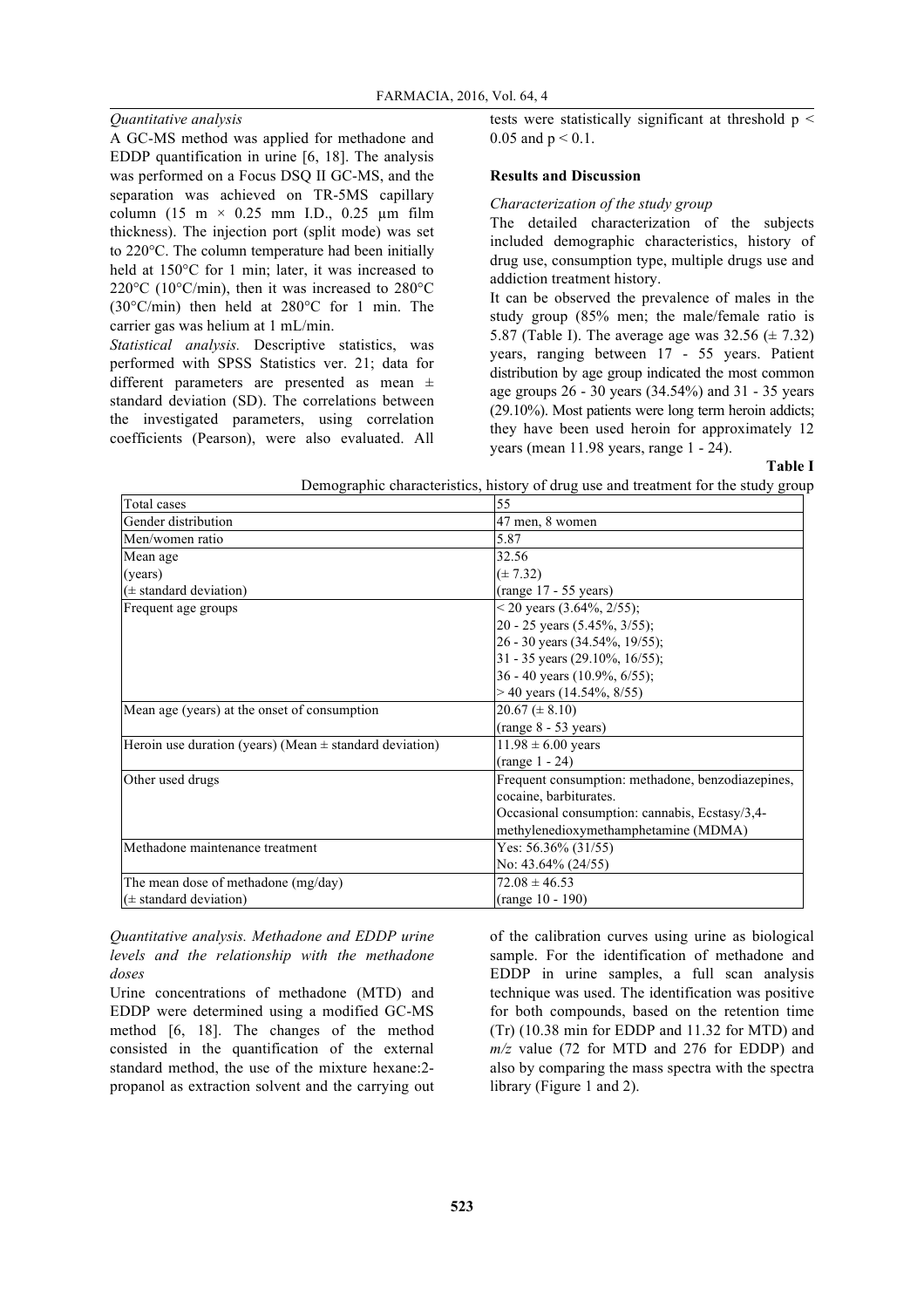

**Figure 1.** Typical chromatogram and MS spectrum for MTD identification in patients' urine sample (Tr = 11.32 min, *m/z*  $= 72$ 



**Figure 2.**

Typical chromatogram and MS spectrum for EDDP identification in patients' urine sample (Tr = 10.38 min, *m/z*  $= 276$ 

For the quantitative determination, a secondary ion mass (SIM) analysis technique, following ions with *m/z* 72 (methadone) and 276 (EDDP), was used in

order to increase the sensitivity of the method. The method was tested for linearity (0.025 - 4  $\mu$ g/mL,  $R^2 = 0.9967$ , for MTD and 0.1 - 4  $\mu$ g/mL  $R^2 = 0.9944$ ,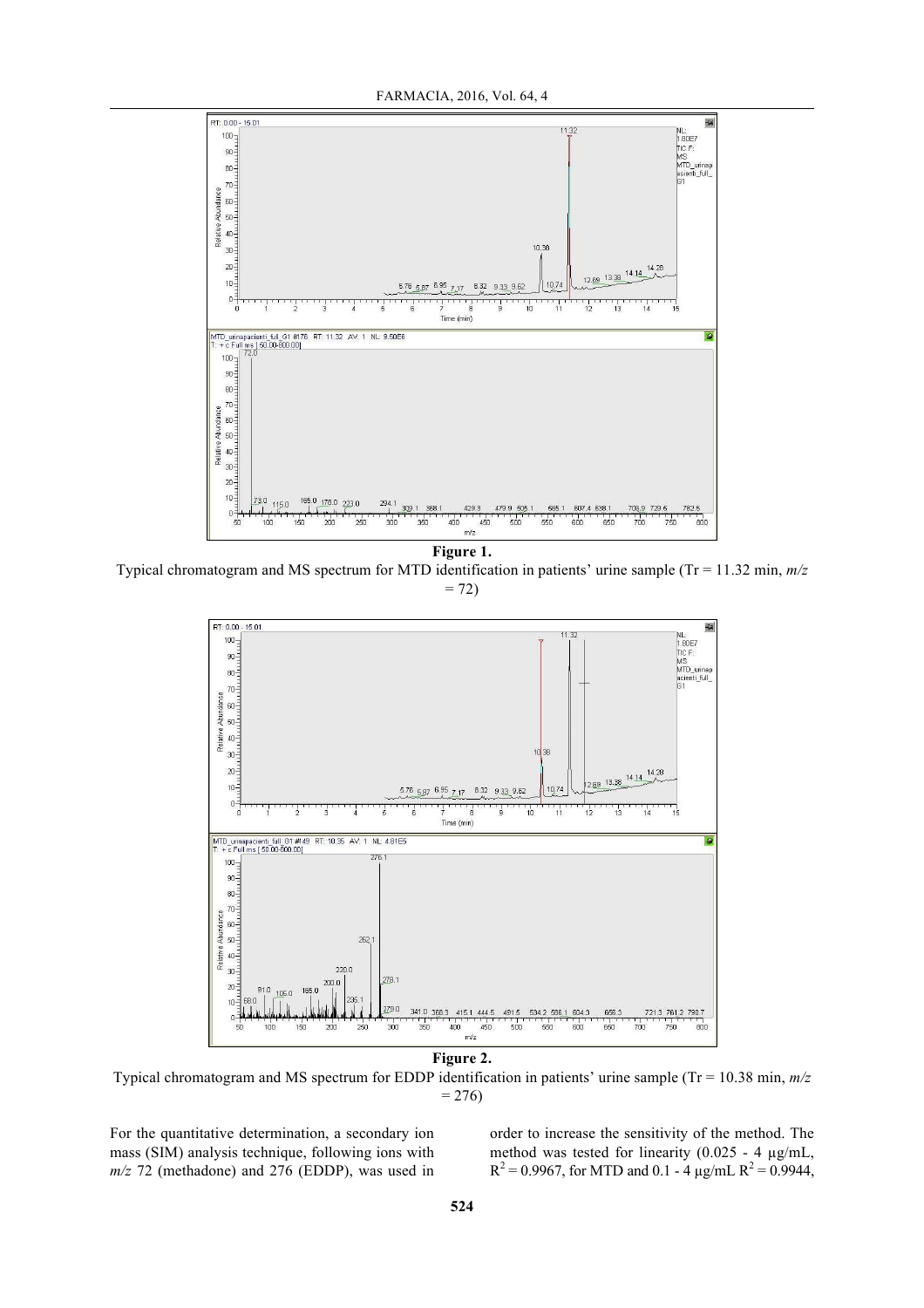for EDDP), LOD (0.008 µg/mL for MTD and 0.016 µg/mL for EDDP), selectivity, precision  $(RSD < 15\%)$  and accuracy (as recovery percent after extraction: 94.37% for MTD and 92.57% for EDDP).

The GC-MS method was used for methadone and EDDP quantification in the urine samples of selected patients. A wide distribution of methadone urinary levels was registered, with a mean of  $1.54 \pm$ 1.36 µg/mL (range 0.27 - 4.93 µg/mL) (Figure 3).



**Figure 3.** The distribution of methadone urinary concentrations depending on the methadone dose

These results are consistent with other studies, indicating that urinary methadone levels in patients under methadone maintenance therapy are predominantly in the range  $0.5 - 2 \mu$ g/mL [4, 5, 17]. In our study, most patients registered values of methadone concentrations below 1 µg/mL. The average of daily methadone dose administered was 72 mg  $(\pm 46.5)$ . For the EDDP urinary levels, an average of  $0.28 \pm 0.615$  µg/mL (range 0.100 -3.31 µg/mL) was obtained (Figure 4).



The distribution of EDDP urinary concentrations depending on the methadone dose

For most patients, the values of EDDP concentrations were below 0.5 µg/mL. The results indicate that methadone concentrations were more variable than those of EDDP. The ratio between methadone urinary concentration and EDDP urinary concentration was predominantly higher than one (average  $8.27 \pm 6.49$ , range from 0.37 to

25.62), with the highest share for the patients with values between 1 and 10 (Figure 5). This indicates a slow biotransformation of methadone (poor metabolizers patients), suggesting possible liver pathology. We underline that among chronic heroin users, usually increased rates of virus B and C hepatitis (predominantly) infection are recorded. This can lead to liver damage [15].



The patients' distribution according to the ratio of

methadone and EDDP urinary concentrations

No statistically significant correlations between methadone doses and methadone or EDDP urinary levels had been shown, suggesting the high individual variability in the pharmacokinetics of methadone, particularly regarding the metabolism and the drug elimination phase in the study group. Similar results had been obtained when the concentrations of methadone and its metabolite were corrected to the urinary creatinine values. These results are in contrast with the retrieved studies that found a regression model using urine EDDP/creatinine ratios to predict the used dose of methadone across the clinically significant range for either pain management or drug addiction [12, 17]. However, in a pilot study that investigated the relationship between administered daily methadone dose and subsequent urinary concentrations of methadone and EDDP, a large variation in urinary concentrations of methadone and its metabolite had been shown [9]. The results of the study suggested that the urinary methadone and EDDP excretion patterns could be used to monitor the individual compliance to methadone substitution treatment. This approach would be successful through long-term monitoring of individual and based only on the quantitation of every specimen received for each subject [9].

The average urinary creatinine concentration was 131.60 mg/dL  $(\pm 88.68)$ , ranging between 18 and 511 mg/dL. Urinary pH ranged between 6 and 8 and there was no evidence of their impact on urinary concentrations of methadone metabolite (no statistically significant differences). These results are in contrast with other recent studies indicating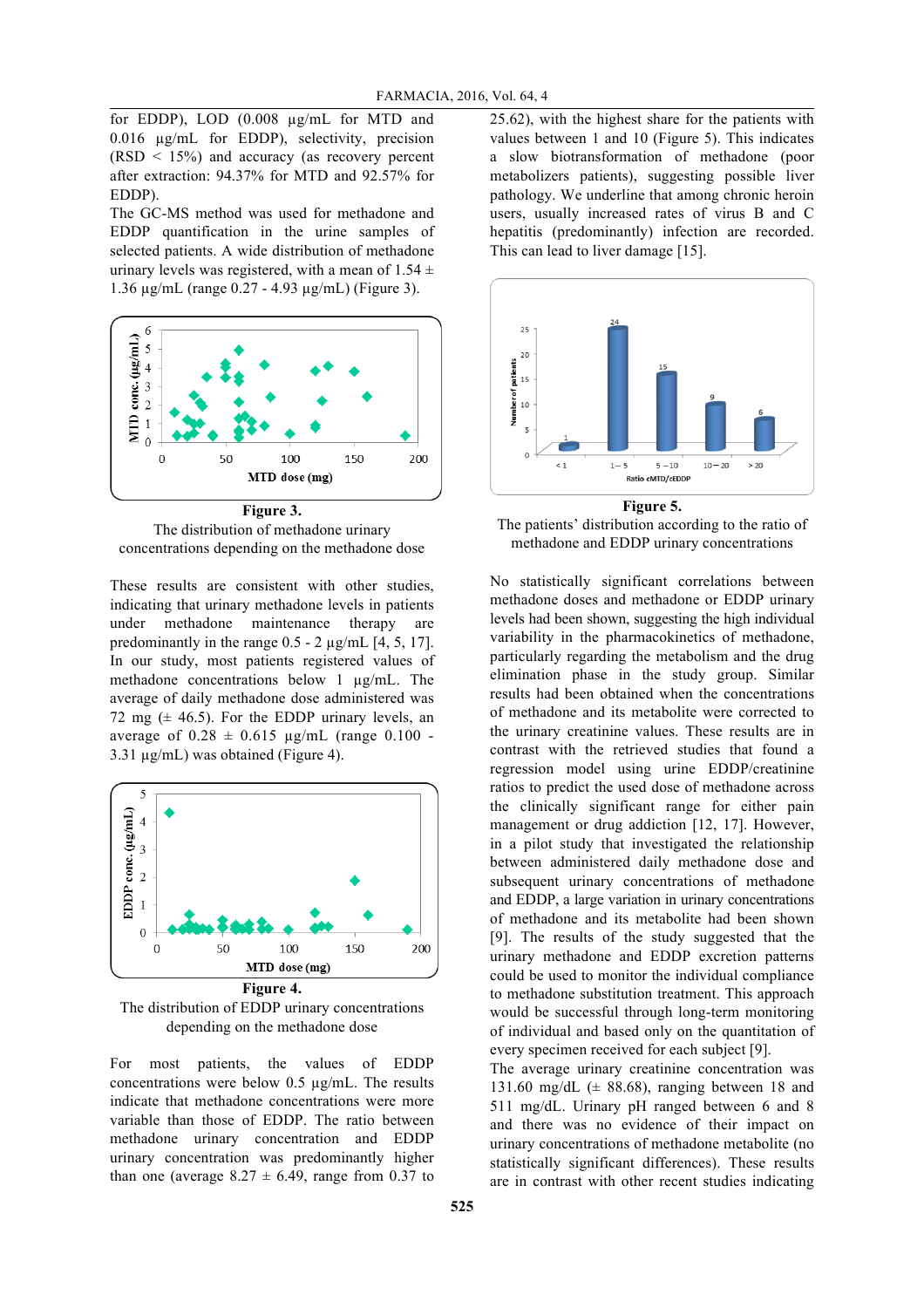that urinary methadone excretion was significantly affected by pH, in which the ratio of methadone and EDDP was two times higher in acidic urine [8]. The study has revealed a high statistically significant correlation between the methadone concentrations and the metabolite concentrations in urine (Pearson  $r = 0.695$ ,  $p < 0.001$ ), as well as these concentrations were adjusted to creatinine levels.

Recent findings showed that methadone-to-EDDP ratio in urine was consistent at 24 and 4 h, hence suggesting that outpatients have the possibility of being monitored by single urine sample in order to check for compliance [8].

The results of this study further enhance the guidelines for monitoring the methadone treatment by using the analytical determination of EDDP metabolite in urine. This is based on the assumption that in urine samples with positive test for methadone, but negative for EDDP, it is possible that the parent compound was added. In addition, the methadone-to-EDDP ratio in urine enables a general appraisal regarding the metabolism of methadone among heroin-dependent patients under methadone maintenance therapy.

#### **Conclusions**

The results of the study, consequent with the literature data, indicate a wide distribution of methadone and EDDP metabolite concentrations in urine. Over unity ratio of the urinary concentrations of methadone and EDDP suggests a slow metabolism of methadone in the selected patients.

The EDDP metabolite can be used as a biomarker for monitoring the methadone substitution treatment using urine samples in order to check for compliance in stabilized by substitution therapy patients. The study may contribute to increasing the clinical utility of the analytical determination of methadone and EDDP in urine, in order to improve methadone-maintenance treatment and detecting drug diversion.

#### **References**

- 1. \*\*\* 2014 European Drug Report, European Monitoring Centre for Drugs and Drug Addiction, 2014 (http://www.emcdda.europa.eu/ ).
- 2.  $***$  2014 National report (2013 data) to the EMCDDA by the Reitox National Focal Point (www.ana.gov.ro).
- 3. \*\*\* www.wma.net/e/ethicsunit/helsinki.htm.
- 4. Baconi D.L., Ciobanu A., Barca M., Balalau D., Hudita C., Manda G., Ilie M., Ionica M., Monitoring of heroine addicted patients during methadone substitution therapy. *Toxicol. Lett.*, 2006; 164S: S99.
- 5. Bernard J.P., Opdal M.S., Karinen R., Mørland J., Khiabani H.Z., Relationship between methadone and EDDP (2-ethylidene-1,5-dimethyl-3,3-diphenyl-

pyrrolidine) in urine samples from Norwegian prisons. *Eur. J. Clin. Pharmacol.*, 2007; 63(8): 777-782.

- 6. Ciobanu A.M., Baconi D.L., Barca M., Negrei C., Cristescu I., Balalau D., GC–MS method for methadone quantification in plasma. *Toxicol. Lett.*, 2009; 189S: S62.
- 7. Cone E.J., Lange R., Darwin W.D., *In vivo* adulteration: excess fluid ingestion causes falsenegative marijuana and cocaine urine test results. *J. Anal. Toxicol.*, 1998; 22: 460-473.
- 8. Diong S.H., Mohd Yusoff N.S., Sim M.S., Raja Aziddin R.E., Chik Z., Rajan P, Abdul Rashid R., Chemi N., Mohamed Z., Quantitation of methadone and metabolite in patients under maintenance treatment. *J. Anal. Toxicol.*, 2014; 38(9): 660-666.
- 9. George S., Braithwaite R.A., A pilot study to determine the usefulness of the urinary excretion of methadone and its primary metabolite (EDDP) as potential markers of compliance in methadone detoxification programs. *J. Anal. Toxicol.*, 199; 23(2): 81-85.
- 10. Gheldiu A.M., Popa A., Neag M., Muntean D., Bocsan C., Buzoianu A., Vlase L., Achim M., Todor I., Briciu C., Assessment of fluvoxamine effects on the pharmacokinetics of zolpidem and its metabolite in healthy volunteers. *Farmacia*, 2015; 63(3): 453-459.
- 11. Lafolie P., Beck O., Blennow G., Boréus L., Borg S., Elwin C.E., Karlsson L., Odelius G., Hjemdahl P., Importance of creatinine analyses of urine when screening for abused drugs. *Clin. Chem.*, 1991; 37: 1927-1931.
- 12. Larson M.E.M., Richards T.M., Quantification of a Methadone Metabolite (EDDP) in Urine: Assessment of Compliance. *Clin. Med. Res.*, 2009; 7(4): 134-141.
- 13. Lee H.Y., Li J.H., Sheu Y.L., Tang H.P., Chang W.C., Tang T.C., Yeh Y.C., Wang S.Y., Liu R.H., Moving toward Personalized Medicine in the Methadone Maintenance Treatment Program: A Pilot Study on the Evaluation of Treatment Responses in Taiwan. *Biomed. Res. Int.*, 2013; 2013: 741403.
- 14. Moffat A.C., Osselton M.D., Widdop B. (eds) Clarke's analysis of drugs and poisons, fourth edition, Pharmaceutical Press, London, Chicago, 2011: 1649.
- 15. Mohamad N., Mohd Salehuddin R., Ghazali B., Abu Bakar N.H., Musa N., Abdulkarim Ibrahim M., Adnan L.H.M., Rashidi A., Ismail R., Plasma Methadone Level Monitoring in Methadone Maintenance Therapy: A Personalised Methadone Therapy. New Insights into Toxicity and Drug Testing, chapter 10, InTech, 2013.
- 16. Needleman S.B., Porvaznik M., Ander D., Creatinine analysis in single collection urine specimens. *J. Forensic. Sci.*, 1992; 37(4): 1125-1133.
- 17. Preston K.L., Epstein D., Davoudzadeh D., Huestis M.A., Methadone and metabolite urine concentrations in patients maintained on methadone. *J. Anal. Toxicol.*, 2003; 27: 332-341.
- 18. Vasile R.D., Baconi D., Hudita C., Barca M., Balalau C., Ciobanu A.M., Methadone plasma